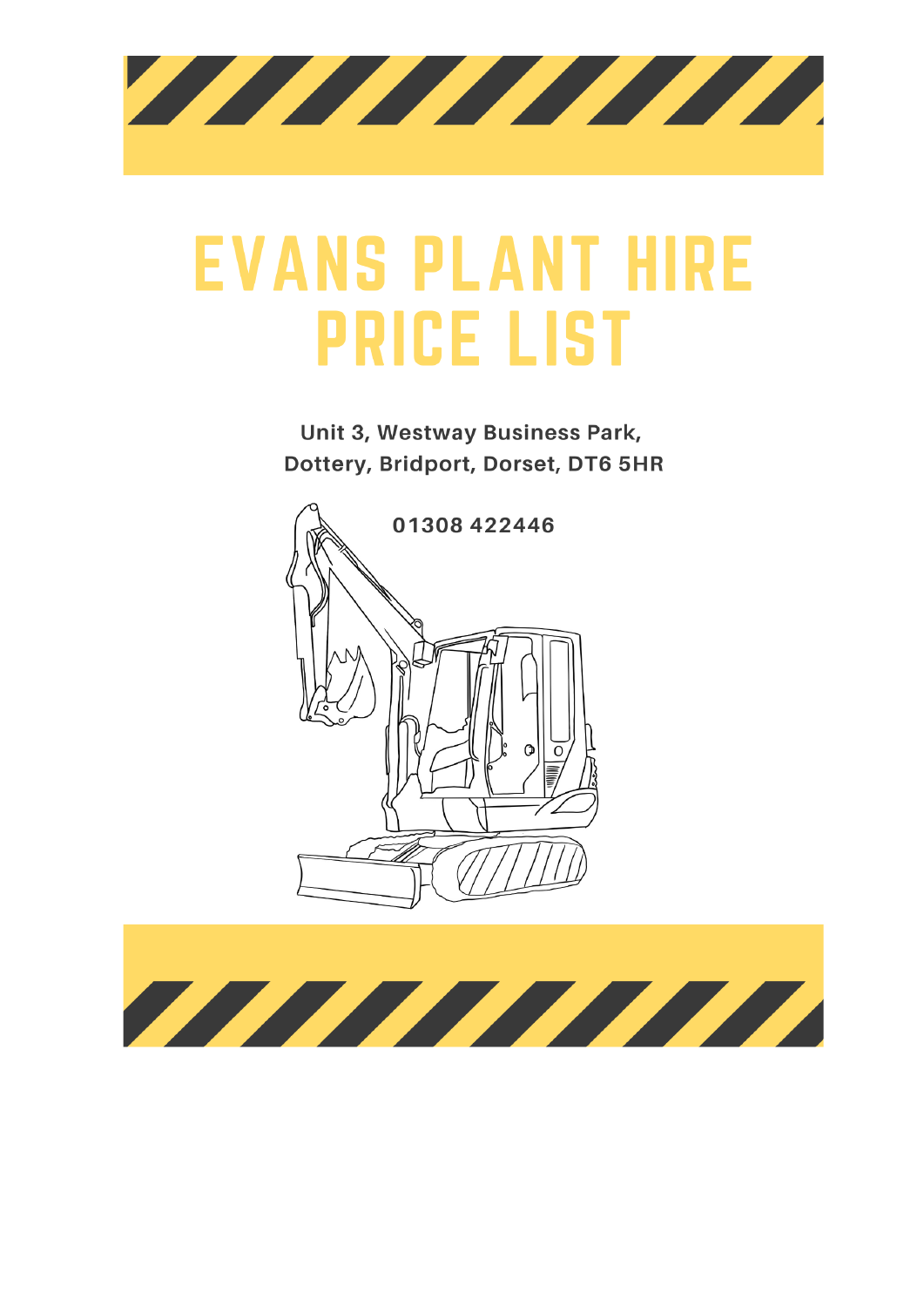|                                                     | <u>Day</u>  | Week            |
|-----------------------------------------------------|-------------|-----------------|
| <b>AIR TOOLS</b>                                    | <u>Rate</u> | <u>Rate</u>     |
|                                                     |             |                 |
| CP 9 Breaker & Drill                                | £18.00      | £45.00          |
| <b>Demolition Pick SK8 Type</b>                     | £20.00      | £50.00<br>£6.00 |
| Hose 3/4" x 50"<br>Needle Gun                       | £6.00       | £60.00          |
|                                                     | £24.00      |                 |
| <b>Road Breaker</b>                                 | £20.00      | £50.00          |
| Road Saw 14"                                        | £18.00      | £50.00          |
| <b>Rock Drill</b>                                   | £25.00      | £60.00          |
| Sander 5" Disc                                      | £12.00      | £30.00          |
| Sander - Orbital                                    | £12.00      | £30.00          |
| Scabbler - Hand Held Single Headed                  | £20.00      | £50.00          |
| Scabbler - Hand Held Triple Headed                  | £25.00      | £60.00          |
| Scabbler - Pole                                     | £25.00      | £60.00          |
| Vibrating Pokers 35mm - 75mm                        | £25.00      | £50.00          |
| Plugs & Feathers                                    | £20.00      | £20.00          |
| <b>COMPACTION EQUIPMENT</b>                         |             |                 |
| 14" Forward Petrol<br><b>Compactor Plates</b>       | £16.00      | £40.00          |
| п<br>18" Forward Petrol                             | £20.00      | £45.00          |
| $\mathbf{H}$<br>20" Forward Petrol                  | £22.00      | £50.00          |
| п<br>18" Forward & Reverse Petrol                   | £25.00      | £60.00          |
| п<br>20" Forward & Reverse Petrol                   | £30.00      | £70.00          |
| п<br>Rubber mat to fit 20" Forward                  | £6.00       | £12.00          |
| $\pmb{\mathsf{H}}$<br>24" Forward Heavy Duty Diesel | £35.00      | £80.00          |
| п<br>12" Forward & Reverse Diesel H/D               | £36.00      | £90.00          |
| π<br>20" Forward & Reverse Diesel H/D               | £48.00      | £120.00         |
| <b>Trench Rammer Petrol 4 Stroke</b>                | £25.00      | £60.00          |
|                                                     |             |                 |
| <b>COMPRESSORS</b>                                  |             |                 |
| 10 cfm Electric Spray Compressor                    | £16.00      | £40.00          |
| 15 cfm Petrol Engine Compressor                     | £35.00      | £75.00          |
| 85 cfm Diesel Compressor                            | £45.00      | £100.00         |
| 150 cfm Diesel Compressor                           | £55.00      | £125.00         |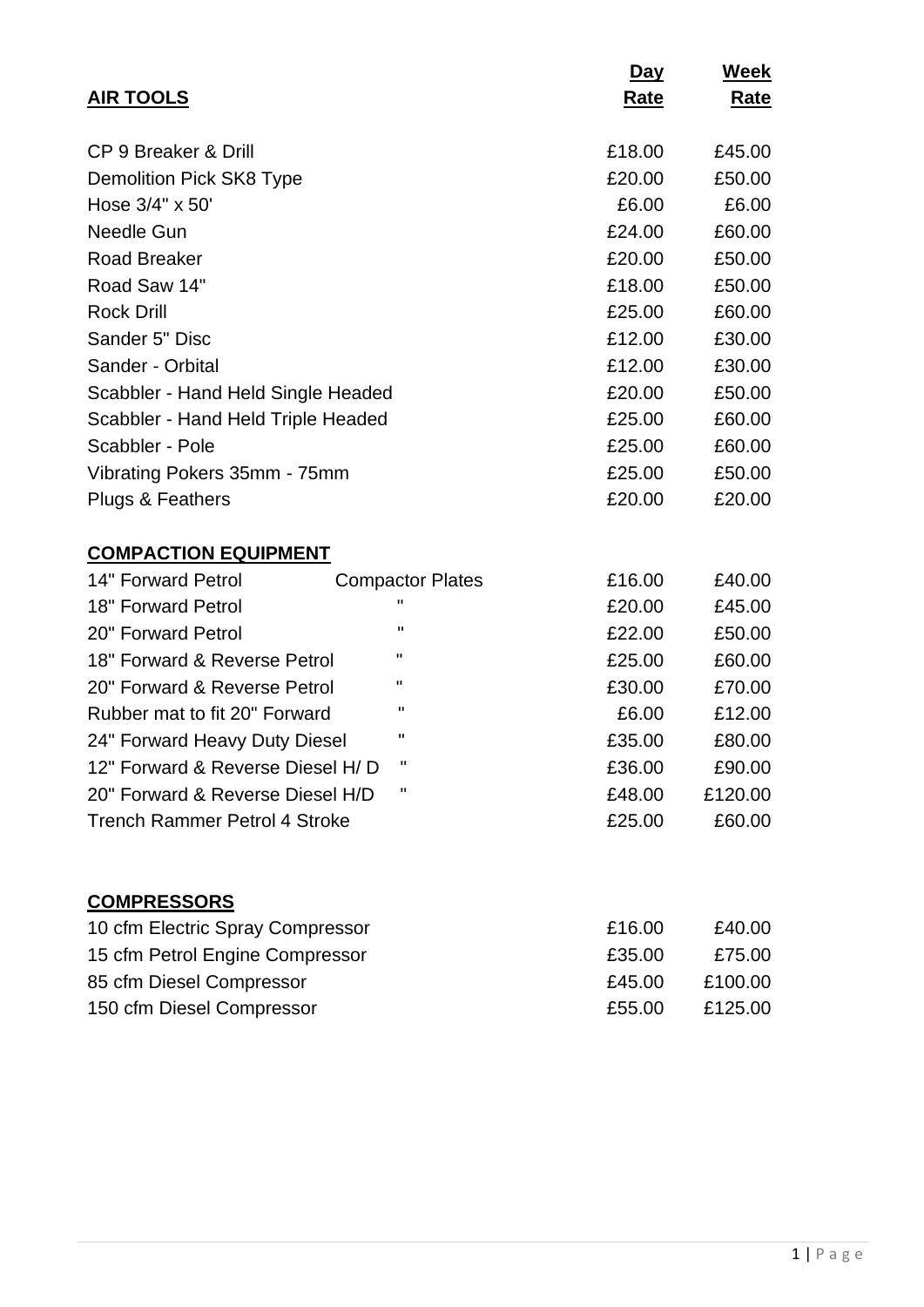|                                                           | <u>Day</u>  | Week        |
|-----------------------------------------------------------|-------------|-------------|
| <b>CONCRETING EQUIPMENT</b>                               | <u>Rate</u> | <u>Rate</u> |
|                                                           |             |             |
| 4/3 Mixers - Petrol or Electric                           | £12.00      | £24.00      |
| 5/3.5 Mixers - Diesel                                     | £20.00      | £45.00      |
| Beam Screevers - 7.2                                      | £45.00      | £90.00      |
| Easy Screed 1.5m 3.6m 5.0m                                | £40.00      | £80.00      |
| <b>Power Bull Float</b>                                   | £24.00      | £60.00      |
| Power Trowel - 36" - Blade wear extra                     | £45.00      | £100.00     |
| Vibrating Pokers - Air 35mm - 75mm                        | £25.00      | £60.00      |
| Vibrating Pokers - Petrol 25mm - 50mm                     | £25.00      | £60.00      |
| Vibrating Pokers - Electric 35mm 110v                     | £25.00      | £60.00      |
| Test Cubes - min 2 weeks                                  | £8.00       | £8.00       |
| <b>Pointing Gun</b>                                       | £20.00      | £40.00      |
| Re-bar Tying machine hand held (Battery)                  | £40.00      | £100.00     |
| Wire (approx. 120 ties) £4.25 per roll                    |             |             |
| Floor Grinder 110v                                        | £45.00      | £120.00     |
|                                                           |             |             |
| <b>DRAINAGE EQUIPMENT</b>                                 |             |             |
| <b>Drain Rods</b>                                         | £7.00       | £12.00      |
| Drain Plugs 4" - 24" from                                 | £1.50       | £2.50       |
| Pipe Cutter (Glazed) 4" - 9"                              | £10.00      | £20.00      |
| Brendon Diesel Washer 2500 PSI                            | £65.00      | £165.00     |
| 30m Drain Jetting Kit to fit above                        | £30.00      | £60.00      |
|                                                           |             |             |
| <b>DUMPERS</b>                                            |             |             |
| Power Barrow hydraulic tip                                | £40.00      | £100.00     |
| Power barrow Skip loading ramps                           | £15.00      | £30.00      |
| $\frac{1}{2}$ ton petrol tracked dumper hi tip - 26" wide | £40.00      | £100.00     |
| 1 ton 4 x 4 Narrow Access High Lift Dumper 1.1m wide      | £54.00      | £140.00     |
| Swivel tip 1.5 ton high tip - 1.47 wide $/5'$             | £58.00      | £150.00     |
| Swivel tip 2 ton dumper                                   | £58.00      | £150.00     |
| Swivel tip 4 ton dumper - 1.86 m wide                     | £64.00      | £170.00     |
| 2 ton 4 x 4 Dumper - 1.47 wide                            | £48.00      | £120.00     |
| 3 ton 4 x 4 Dumper - 1.86m wide / 6'3"                    | £56.00      | £140.00     |
| 6 ton 4 x 4 Dumper - 2.24m wide / 7' 4"                   | £70.00      | £170.00     |
| 1.5 ton Tracked Dumper - 1.0m wide / 3' 4"                | £68.00      | £170.00     |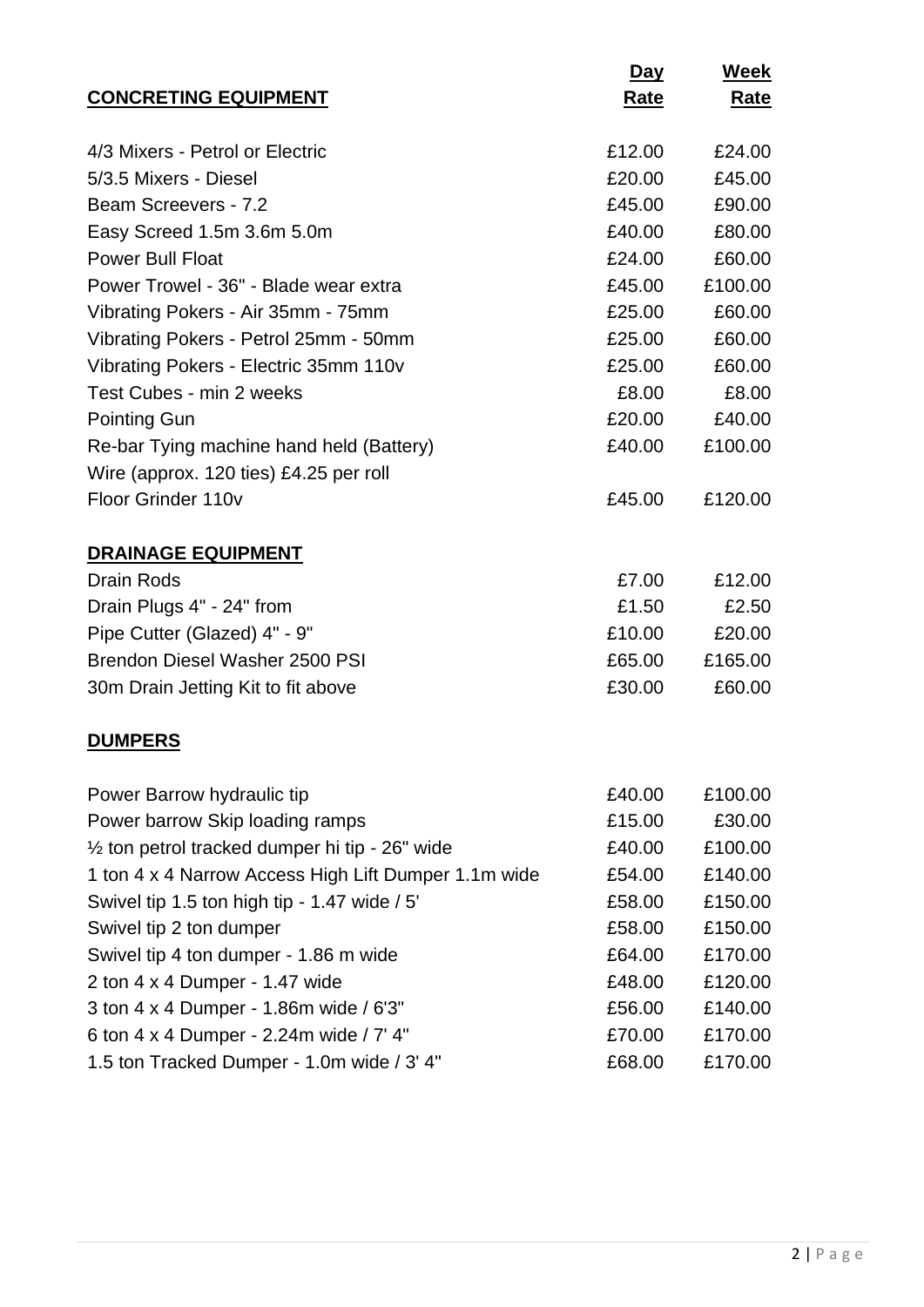| <b>ELECTRIC DRILLS &amp; TOOLS</b>           | Day<br>Rate | Week<br>Rate |
|----------------------------------------------|-------------|--------------|
|                                              |             |              |
| Angle Drill 110v                             | £20.00      | £50.00       |
| Cordless Hammer Drill 18y H/D                | £20.00      | £50.00       |
| Cordless 18v Impact Driver H/D               | £20.00      | £50.00       |
| Auto Feed Screw gun Battery                  | £20.00      | £50.00       |
| Hammer Drill - Lightweight                   | £12.00      | £25.00       |
| Hammer Drill - Medium weight SDS             | £25.00      | £55.00       |
| Hammer Drill - Heavyweight & Breaker SDS Max | £30.00      | £70.00       |
| Non Hammer H/D Drill                         | £15.00      | £30.00       |
| <b>Electric Planer</b>                       | £15.00      | £25.00       |
| Medium Paddle Mixer 110y                     | £16.00      | £40.00       |
| Large Paddle Mixer 110v                      | £20.00      | £50.00       |
| 9" 110v Circular Saw                         | £25.00      | £50.00       |
| Bosch Jig Saw                                | £25.00      | £50.00       |
| Door Trimming Saw                            | £30.00      | £65.00       |
| Magnetic Drill 110v                          | £45.00      | £110.00      |
| Steel Cutting Circular sheet Saw 110v        | £30.00      | £70.00       |
| <b>Transformers</b>                          | £4.00       | £8.00        |
| <b>Transformer 5kw</b>                       | £12.00      | £20.00       |
| <b>Extension Leads</b>                       | £1.70       | £5.00        |
| Splitter Box 110v                            | £2.00       | £5.00        |
| Re-bar Tying machine hand held battery       | £40.00      | £100.00      |
| Reciprocating saw 110v                       | £15.00      | £35.00       |
| ELECTRIC, HYDRAULIC & PETROL BREAKERS        |             |              |
| Kango 900 Medium Breaker 110v                | £25.00      | £50.00       |
| Kango Road Breaker 2500 110v                 | £35.00      | £80.00       |
| <b>Hydraulic Road Breaker Petrol</b>         | £35.00      | £85.00       |
| Floor Tile Lifter attachment                 | £3.00       | £5.00        |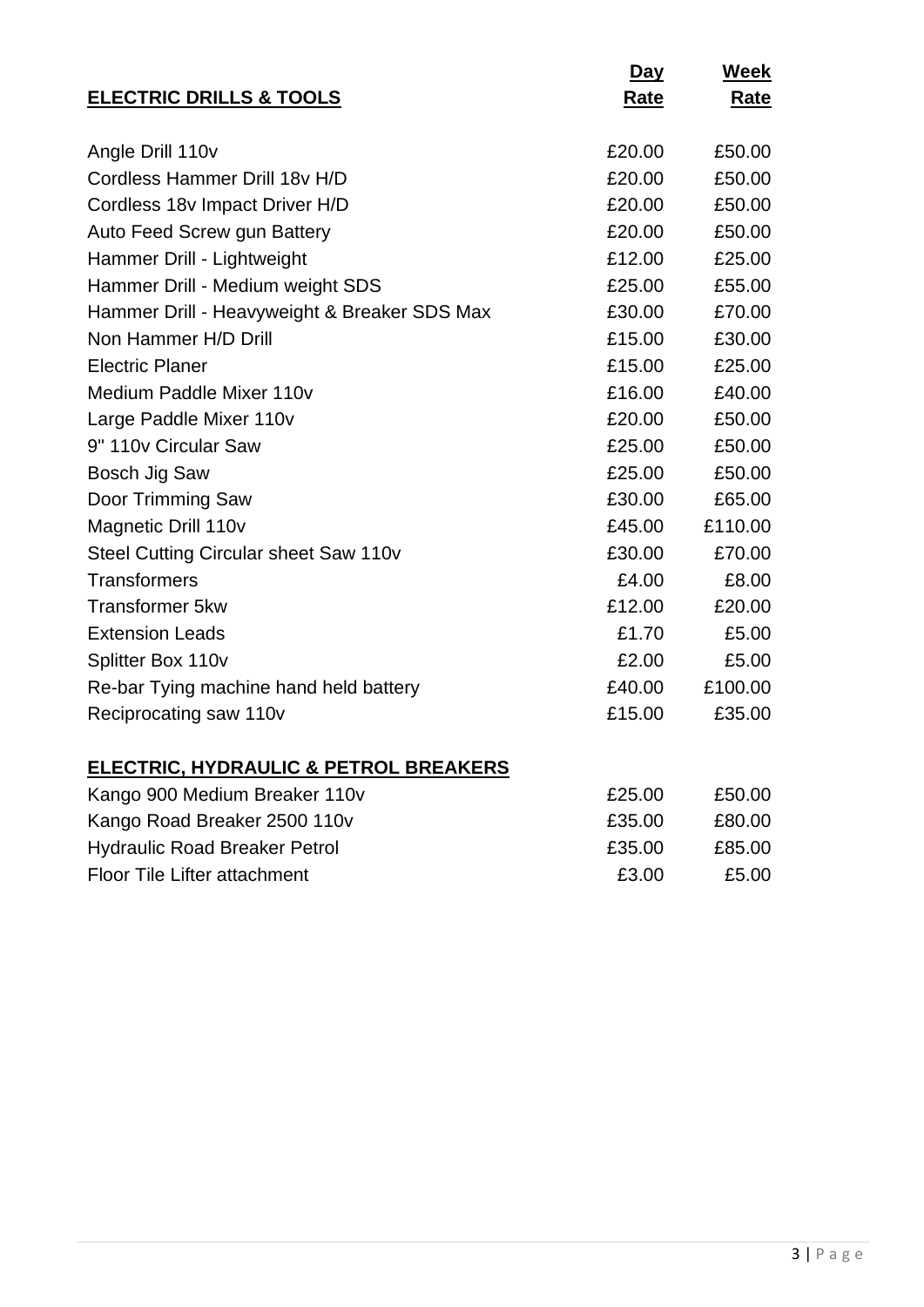|                                                           | <b>Day</b>  | Week        |
|-----------------------------------------------------------|-------------|-------------|
| <b>ELECTRIC DIAMOND DRILLS</b>                            | <u>Rate</u> | <b>Rate</b> |
|                                                           |             |             |
| Diamond Core Drill                                        | £32.00      | £80.00      |
| Diamond Core Drill Bits - 22mm                            | £6.00       | £8.00       |
| Diamond Core Drill Bits - 28mm                            | £7.00       | £10.00      |
| Diamond Core Drill Bits - 38mm                            | £8.00       | £12.00      |
| Diamond Core Drill Bits - 52mm                            | £11.00      | £14.00      |
| Diamond Core Drill Bits - 78mm                            | £14.00      | £17.00      |
| Diamond Core Drill Bits - 107mm                           | £14.00      | £17.00      |
| Diamond Core Drill Bits - 117mm                           | £16.00      | £22.00      |
| Diamond Core Drill Bits - 127mm                           | £17.00      | £23.00      |
| Diamond Core Drill Bits - 152mm                           | £18.00      | £25.00      |
| <b>EXCAVATORS (SELF DRIVE)</b>                            |             |             |
| 360' Micro Excavator 3/4 ton - 2' 5" wide                 | £64.00      | £220.00     |
| 360 Micro Excavator 3/4 ton with hydraulic breaker        | £100.00     | £320.00     |
|                                                           |             |             |
| 360' Mini Excavator 1.0 ton - 750mm - 1020mm              | £65.00      | £230.00     |
| 360' Mini Excavator 1.0 ton with hydraulic breaker        | £110        | £345.00     |
|                                                           |             |             |
| 360' Mini Excavator 1.8 ton - 980mm - 1300mm              | £70         | £250.00     |
| 360' Mini Excavator 1.8 ton with hydraulic breaker        | £115        | £365.00     |
|                                                           |             |             |
| 360' Mini Excavator 3.0 ton - 5' wide                     | £80.00      | £285.00     |
| 360' Mini Excavator 3.0 ton with Hyd. Breaker             | £135.00     | £415.00     |
|                                                           |             |             |
| 360' 6 ton Excavator - 2m wide                            | £120.00     | £420.00     |
| 360' 6 ton Excavator & Hydraulic Breaker                  | £190.00     | £600.00     |
| 360' 9 ton Excavator 2.2m wide                            | £130.00     | £460.00     |
| 360' 9 ton Excavator & hydraulic breaker                  | £200.00     | £650.00     |
|                                                           |             |             |
| Hyd Post Hole Borer attachment fits 1.8 ton/3 ton machine | £60.00      | £150.00     |
| Hyd Post driver attachments fit 1.8ton and 3 ton machines | £60.00      | £150.00     |
|                                                           |             |             |
| Land Rake Bucket to fit 3.0 ton excavator                 | £16.00      | £40.00      |
| Land Rake Bucket to fit 8.5 ton excavator                 | £20         | £60.00      |
|                                                           |             |             |
| Trailer for up to 1.5 ton Excavator (Ball Hitch)          | £30.00      | £80.00      |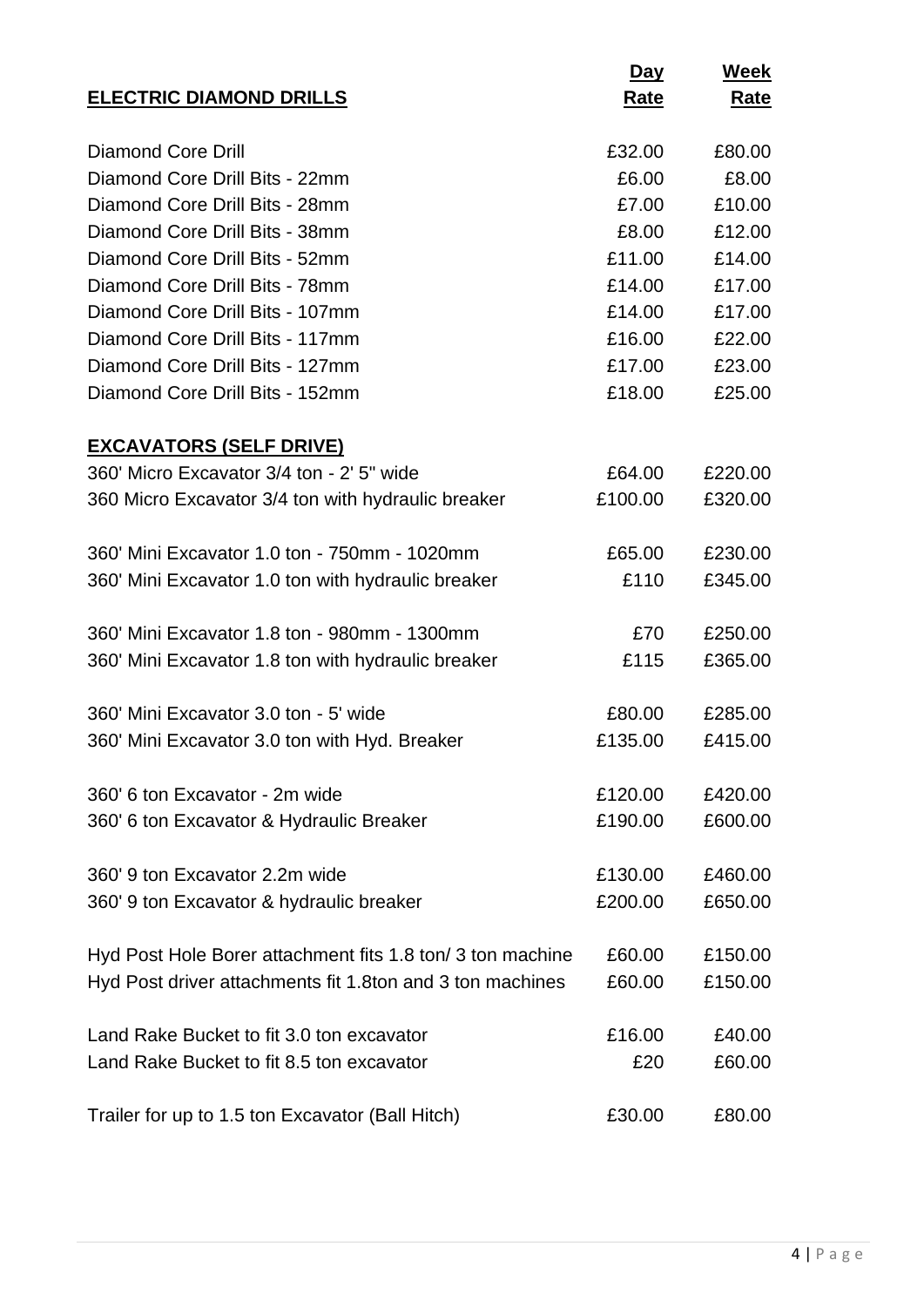|                                                            | Day         | Week        |
|------------------------------------------------------------|-------------|-------------|
| <b>FIXING TOOLS</b>                                        | <u>Rate</u> | <b>Rate</b> |
|                                                            |             |             |
| Dewalt Framing Nailer up to 90mm nails 18v                 | £25.00      | £50.00      |
| Dewalt Finishing Nailer up 65mm nails 18v                  | £25.00      | £50.00      |
| Power T & G Nailer                                         | £15.00      | £30.00      |
| T & G Flooring Clamp                                       | £3.00       | £8.00       |
| SPIT Cartridge nail gun                                    | £20.00      | £40.00      |
| <b>GARDEN EQUIPMENT</b>                                    |             |             |
| <b>Walk Behind Flail Mower</b>                             | £45.00      | £85.00      |
| <b>Ride on Flail Mower</b>                                 | £96.00      | £280.00     |
| Lawn Aerator - Petrol                                      | £45.00      | £85.00      |
| Power Scythe Honda Petrol 40" cut                          | £45.00      | £85.00      |
| <b>Rotavator Tiller</b>                                    | £30.00      | £70.00      |
| C8 Rotavator Medium Duty                                   | £40.00      | £90.00      |
| C13 Large Rotavator                                        | £50.00      | £120.00     |
| C13 with Stone Burier / tilth attachment                   | £65.00      | £160.00     |
| <b>Turfer Winch</b>                                        | £20.00      | £35.00      |
| 19" mower Honda Petrol                                     | £25.00      | £50.00      |
| Lawn Scarifier Honda Petrol                                | £40.00      | £80.00      |
| Shredder/Chipper 3.5" petrol                               | £60.00      | £120.00     |
| 8" Chipper Fast tow - diesel                               | £112.00     | £280.00     |
| Hedge Trimmer 24" Petrol 2 stroke                          | £30.00      | £65.00      |
| Long reach hedge cutter petrol 2 stroke                    | £40.00      | £75.00      |
| <b>Knapsack Sprayer</b>                                    | £5.00       | £8.00       |
| <b>Brushcutter 2 Stroke</b>                                | £25.00      | £45.00      |
| <b>Turf Cutter Petrol</b>                                  | £40.00      | £85.00      |
| Post Hole borer hand held - 2 stroke petrol                | £30.00      | £70.00      |
| Post hole driver for 1.8 ton & 3 ton excavator             | £60.00      | £150.00     |
| Hydraulic post hole borer for 1.8 ton & 3 ton excavator    | £60.00      | £150.00     |
| Log Splitter trailer mounted petrol 17 ton                 | £56.00      | £160.00     |
| Stump Grinder - 4 stroke petrol - Sharpening charged extra | £50.00      | £140.00     |
| Power Brush 1m wide Petrol                                 | £50.00      | £140.00     |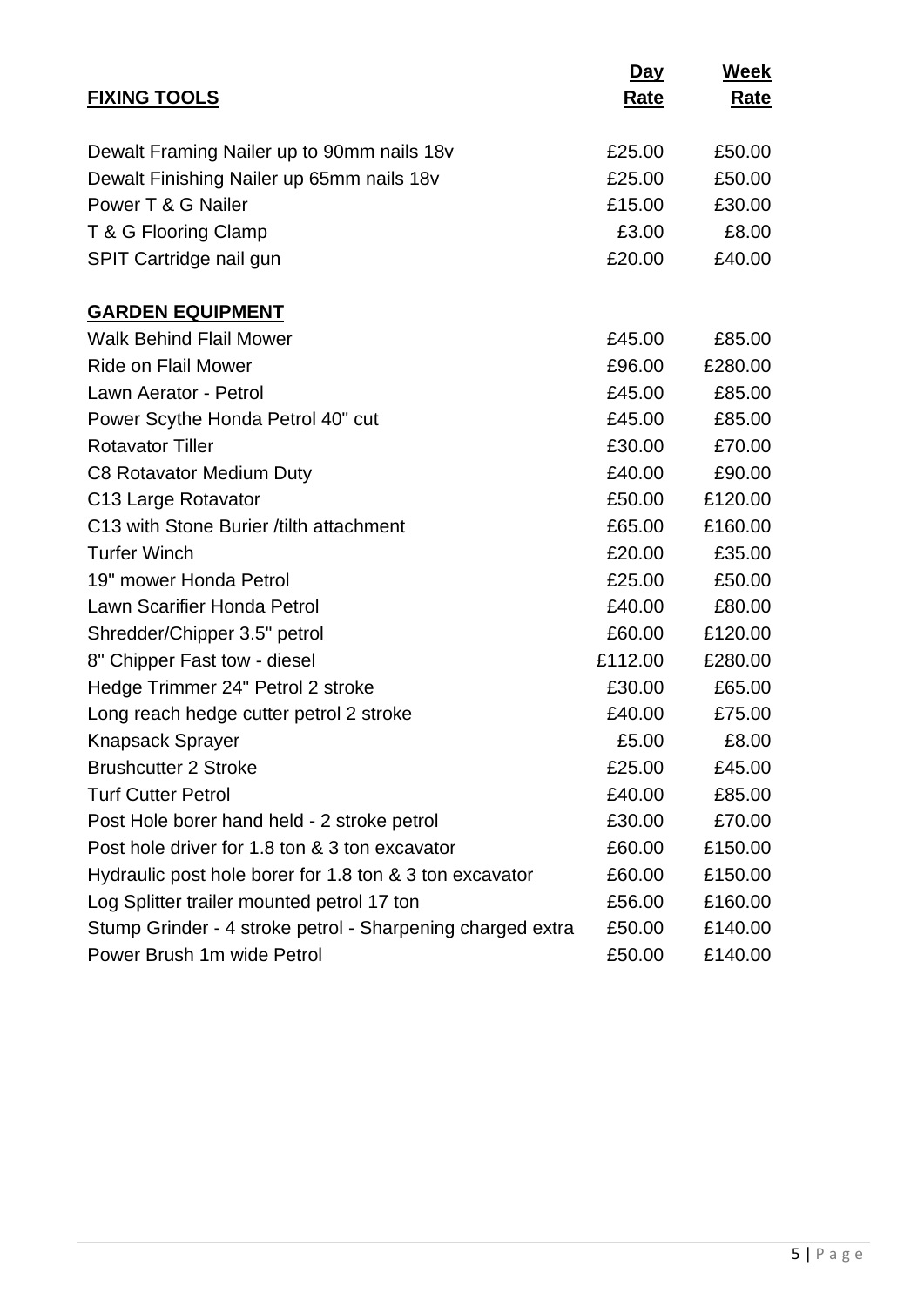|                                                        | Day         | <b>Week</b> |
|--------------------------------------------------------|-------------|-------------|
| <b>GENERATORS &amp; LIGHTING</b>                       | <b>Rate</b> | <b>Rate</b> |
| 2.2 KW Petrol - 110v - 240v                            | £20.00      | £45.00      |
| 6.00 KW silenced - diesel                              | £50.00      | £120.00     |
| Floodlights - 500 Watt                                 | £3.00       | £7.00       |
| Floodlights - 2000 Watt - 5m high                      | £20.00      | £50.00      |
| Floodlights - 5.5 telescopic with generator            | £52.00      | £140.00     |
| <b>HAND TOOLS &amp; GENERAL EQUIPMENT</b>              |             |             |
| <b>Bolt Croppers 36"</b>                               | £5.00       | £9.00       |
| <b>Plasterboard Lifter</b>                             | £30.00      | £65.00      |
| Tarpaulins 7m x 7.5m                                   | £10.00      | £20.00      |
| <b>Knapsack Sprayer</b>                                | £5.00       | £8.00       |
| <b>Tyrolean Machine</b>                                | £15.00      | £30.00      |
| <b>Slate Ripper</b>                                    | £2.50       | £3.50       |
| Trolley Jack - 2 ton                                   | £8.00       | £20.00      |
| Slab/Kerb Lifter Manual                                | £10.00      | £10.00      |
| <b>Mechanical Slab Kerb Lifter</b>                     | £30.00      | £70.00      |
| <b>Pallet Truck</b>                                    | £20.00      | £40.00      |
| Engine Crane 1000KG Lift                               | £25.00      | £50.00      |
| 1ton, 2 ton & 3 ton Block & Tackle                     | £25.00      | £50.00      |
| <b>HEATING DRYING &amp; CLEANING</b>                   |             |             |
| Halogen 3 KW Electric Heaters                          | £16.00      | £32.00      |
| Debumidition Medium unto 15 gollong non dou outrootion | coo oo      | 070.QQ      |

| Dehumidifier - Medium up to 15 gallons per day extraction | £30.00 | £70.00  |
|-----------------------------------------------------------|--------|---------|
| Dehumidifier - Large up to 30 gallons per day extraction  | £40.00 | £110.00 |
| <b>Industrial Fan Heaters</b>                             | £12.00 | £25.00  |
| Fume Extractor 12"                                        | £25.00 | £70.00  |
| <b>Gas Super Ser Heater</b>                               | £6.00  | £15.00  |
| Gas Space Heater 145,000 BTU                              | £25.00 | £45.00  |
| Gas Space Heater 250,000 BTU                              | £30.00 | £55.00  |
| Wet & Dry Vacuum Cleaners - large                         | £25.00 | £55.00  |
| <b>Carpet Cleaner</b>                                     | £20.00 | £50.00  |
| Single Headed Gas Blow Torch                              | £10.00 | £20.00  |
| <b>Triple Headed Gas Blow Torch</b>                       | £15.00 | £30.00  |
| GAS PROPANE AND BUTANE ON SALE                            |        |         |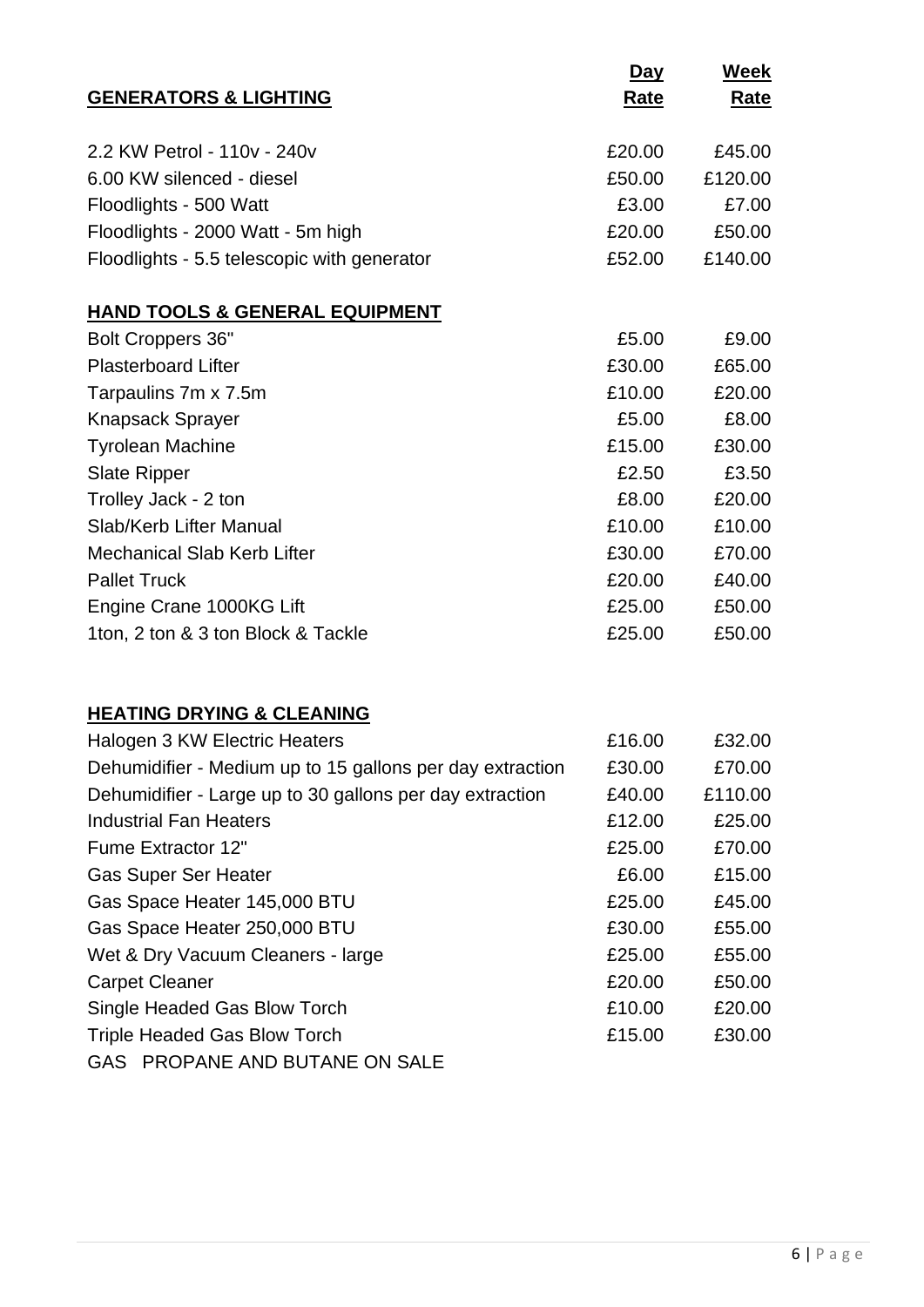|                                                      | Day         | Week        |
|------------------------------------------------------|-------------|-------------|
| <b>LADDERS</b>                                       | <u>Rate</u> | <u>Rate</u> |
|                                                      |             |             |
| 10' - 18' Aluminium Extension Ladder                 | £10.00      | £20.00      |
| 15' - 27' Aluminium Extension Ladder                 | £18.00      | £40.00      |
| 15' - 39' Aluminium Extension Ladder                 | £30.00      | £60.00      |
| 19' Roof Ladder                                      | £15.00      | £30.00      |
| <b>MASONRY SAWS, GRINDERS &amp; SPLITTERS</b>        |             |             |
| 4 1/2" Electric Angle Grinder                        | £10.00      | £25.00      |
| 9" Electric Angle Grinder                            | £13.00      | £30.00      |
| 12" Petrol Angle Grinder                             | £25.00      | £50.00      |
| 14" Petrol Angle Grinder                             | £30.00      | £60.00      |
| Wall saw 110v 125mm cutting depth                    | £40.00      | £100.00     |
| Wall Chaser 240y 180mm double blade                  | £25.00      | £60.00      |
| Kango KS26 all Saw 260mm cutting depth               | £40.00      | £100.00     |
| 14" Clipper Road Saw - Petrol                        | £40.00      | £80.00      |
| Blade Wear Charged Extra - £30 p.mm- minimum .5mm    |             |             |
| 18" Clipper Road Saw - Petrol                        | £50.00      | £100.00     |
| Blade Wear Charged Extra - £50 p.mm - minimum .5mm   |             |             |
| 16" Clipper Bench Saw 110v - £50 p.mm - minimum .5mm | £40.00      | £100.00     |
| 18" Clipper petrol Bench Saw                         | £60.00      | £140.00     |
| <b>Hydraulic Stone Splitter - Diesel</b>             | £75.00      | £180.00     |
| Stone Splitter - Hand Hydraulic                      | £15.50      | £30.00      |
| Brick & Block Splitter - Hand                        | £10.00      | £20.00      |
| <b>Tile Cutting Kit</b>                              | £6.40       | £16.00      |
| Electric Tile Bench Cutter 110v                      | £22.00      | £60.00      |
| Blade wear charged extra £8 min or £25 per mm used   |             |             |
| Bench Off Cut Saw 14" blade 110v                     | £20.00      | £60.00      |
| <b>Pointing Gun</b>                                  | £20.00      | £40.00      |
| Floor grinder 110v plus blade wear £89p.mm 6 blocks  | £45.00      | £120.00     |
| Dust Vacuum for above                                | £25.00      | £55.00      |
| Transformer large 5kw                                | £12.00      | £20.00      |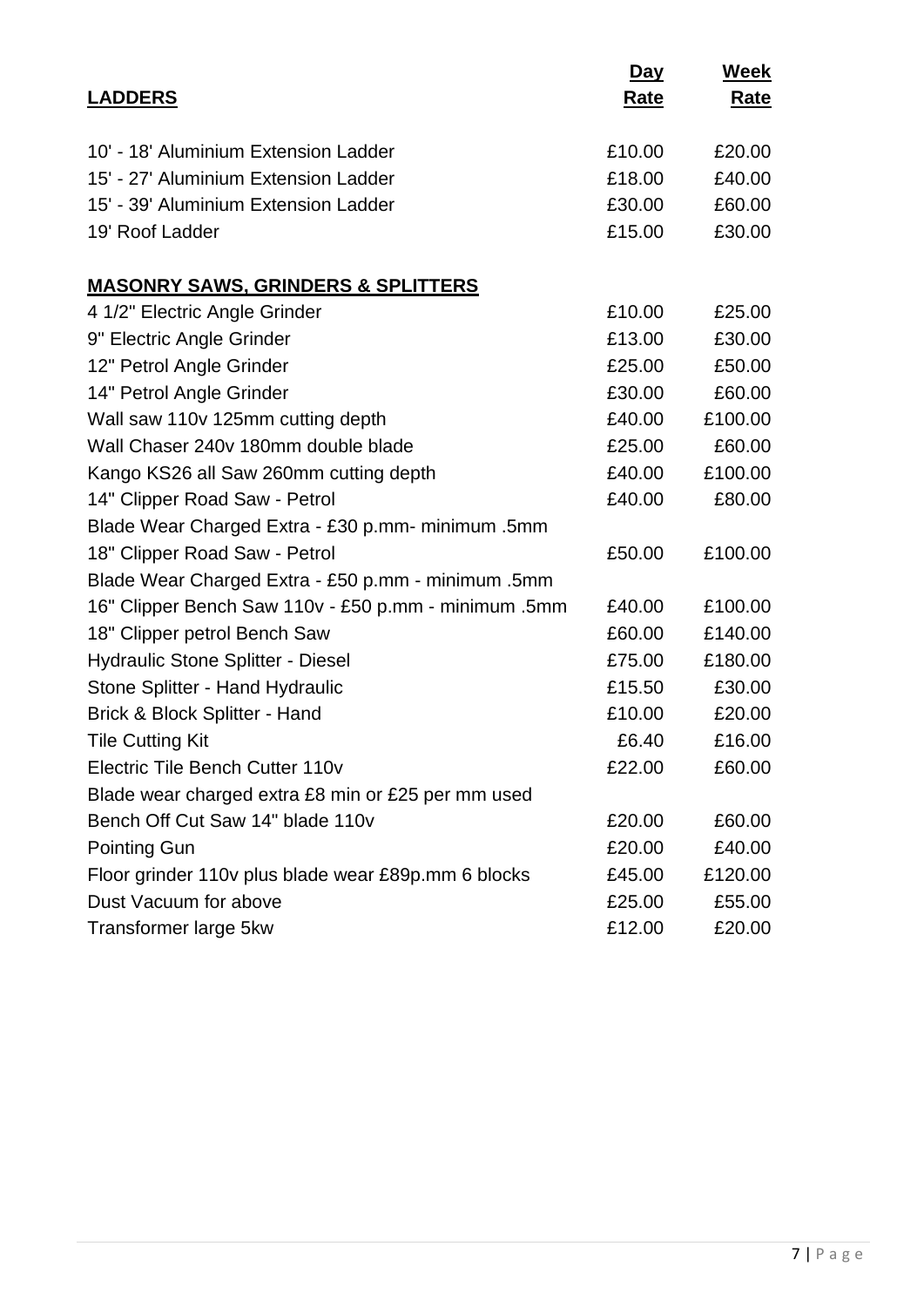|                                                        | <u>Day</u>  | Week        |
|--------------------------------------------------------|-------------|-------------|
| <b>PRESSURE WASHERS</b>                                | <u>Rate</u> | <u>Rate</u> |
|                                                        |             |             |
| 1750 PSI Cold Water - Electric                         | £27.00      | £60.00      |
| 1500 PSI Cold Water - Petrol                           | £40.00      | £70.00      |
| 1500 PSI Steam Cleaner - Electric                      | £50.00      | £125.00     |
| 2500 PSI Cold Water Diesel                             | £65.00      | £165.00     |
| Drain Jetting Kit to fit above                         | £25.00      | £60.00      |
| Rotowash Floor & Patio Cleaner                         | £30.00      | £70.00      |
| <b>PROPS &amp; TRESTLES</b>                            |             |             |
| Acrow Props 1.5' - 11' Minimum 1 week                  | £3.00       | £3.00       |
| п<br>Acrow Props 11' - 19'                             | £4.00       | £4.00       |
| п<br>Trestles - 1'7" - 2'9"                            | £3.00       | £3.00       |
| п<br>Trestles - 3'6" - 6'                              | £4.00       | £4.00       |
| ш<br>Trestles - 4'6" - 8'                              | £4.50       | £4.50       |
| п<br><b>Strong Boys</b>                                | £7.00       | £7.00       |
| <b>PUMPS</b>                                           |             |             |
| 2" Diaphragm - petrol 2,500 G/PH                       | £25.00      | £50.00      |
| 2" Submersible - Electric 110v                         | £25.00      | £50.00      |
| 2" Centrifugal - Petrol 8000 G/PH - Trash              | £30.00      | £60.00      |
| 3" Trash Pump - Diesel 17,800 G/PH                     | £40.00      | £85.00      |
| 4" Trash Pump - Diesel 27.600 G/PH                     | £60.00      | £140.00     |
| Fuel transfer pump 110v                                | £20.00      | £35.00      |
| Extra Hose & pumps up to 4" available                  | <b>POA</b>  |             |
| <b>ROAD WORK EQUIPMENT</b>                             |             |             |
| Skip Loading Ramps minimum 1 week                      | £10.00      | £30.00      |
| Track mats 2.4x.6m wide - 8'x22"                       | £7.00       | £7.00       |
| Road Plates Fibre Glass 1mx1.2m light use - min 1 week | £10.00      | £10.00      |
| <b>Flashing Lamps</b>                                  | £1.50       | £2.00       |
| <b>Road Cones</b>                                      | £1.00       | £1.00       |
| Stop/Go Signs                                          | £15.00      | £30.00      |
| Road Signs min 1wk                                     | £10.00      | £10.00      |
| Power Road Brush 1 metre wide                          | £50.00      | £140.00     |
| Cat Pipe & Cable Detector                              | £25.00      | £50.00      |
| <b>Signal Generator</b>                                | £25.00      | £50.00      |
| Mouse                                                  | £15.00      | £30.00      |
| <b>Tar Boiler</b>                                      | £12.00      | £30.00      |
| Line Marking machine                                   | £10.00      | £20.00      |
| <b>Mechanical Kerb Stone Lifter</b>                    | £30.00      | £70.00      |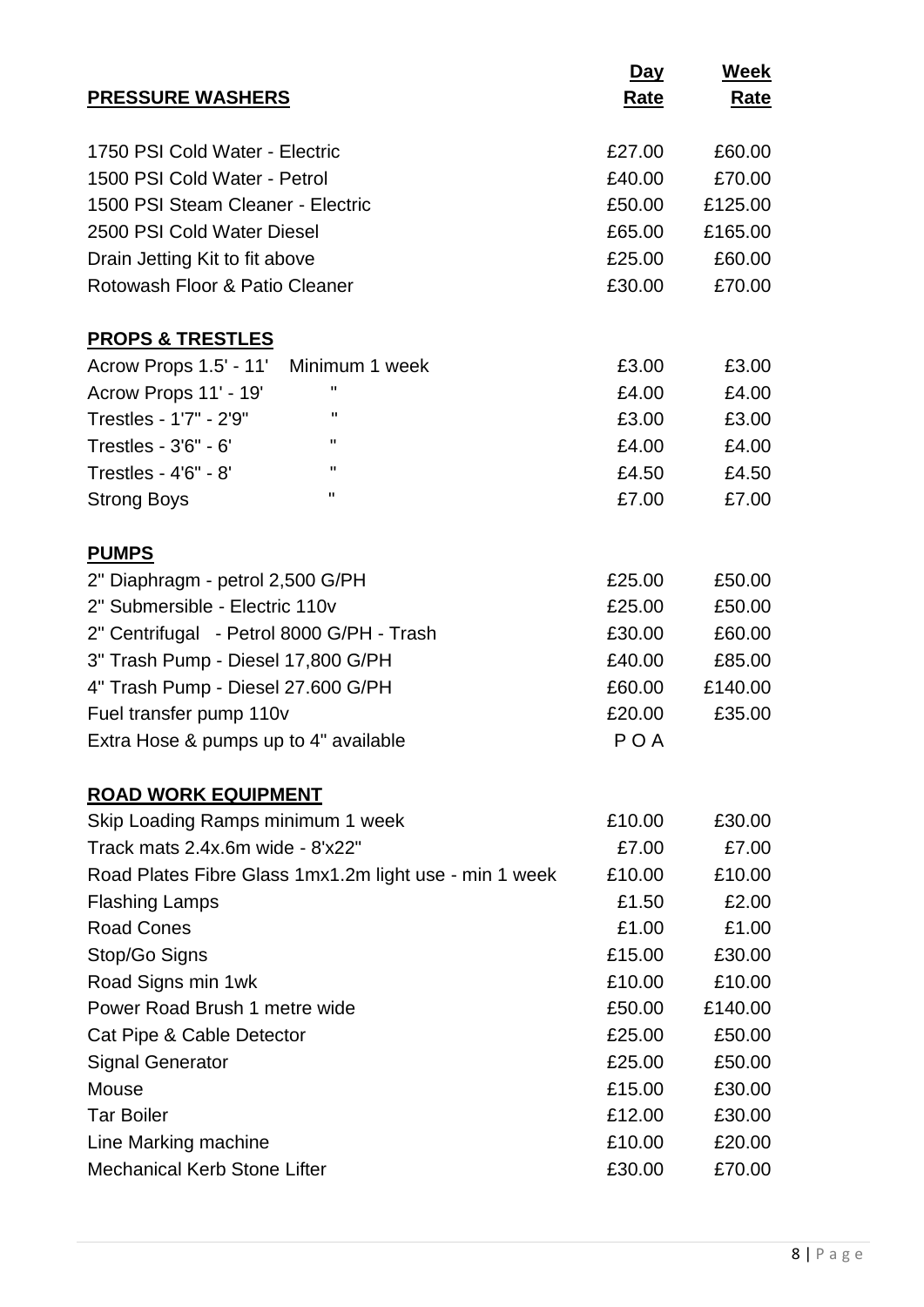|                                             | <u>Day</u>  | Week        |
|---------------------------------------------|-------------|-------------|
| <b>ROLLERS</b>                              | <u>Rate</u> | <u>Rate</u> |
|                                             |             |             |
| Bomag 55E 22" Petrol Vib Roller & Trailer   | £30.00      | £65.00      |
| 28" Diesel Vib single drum Roller & Trailer | £35.00      | £75.00      |
| Bomag 75 ADL Ride on Roller                 | £44.00      | £110.00     |
| Bomag 80 AD Ride on Roller                  | £52.00      | £130.00     |
| Bomag 100 AD-3 Ride on Roller               | £56.00      | £140.00     |
| Bomag 120 AD-3 Ride on Roller               | £65.00      | £150.00     |
| <b>SAND BLASTING</b>                        |             |             |
| Grit Blasting Unit complete with Compressor | £100.00     | £320.00     |
| Spray Gun for above                         | £7.00       | £15.00      |
| Bag of Grit - 25kg - £4.60 each             |             |             |
| <b>SPRAYING &amp; DECORATING</b>            |             |             |
| <b>Airless Paint Sprayer</b>                | £50.00      | £120.00     |
| Compressor 240v                             | £20.00      | £40.00      |
| 15cfm petrol compressor                     | £28.00      | £70.00      |
| <b>Wallpaper Steam Stripper</b>             | £15.00      | £30.00      |
| <b>Wallpaper Spiked Roller</b>              | £1.00       | £2.00       |
| <b>Dust Sheets</b>                          | £2.00       | £3.50       |
| <b>Paint Stripper</b>                       | £5.00       | £8.00       |
| <b>SANDERS</b>                              |             |             |
| <b>Orbital Sander 110v</b>                  | £10.00      | £20.00      |
| <b>Belt Sander 110v</b>                     | £15.00      | £30.00      |
| Floor Edging Sander 110v                    | £25.00      | £60.00      |
| Floor Sander 110v                           | £30.00      | £70.00      |
| Sanding Discs & Belts Available             |             |             |
| <b>SURVEY &amp; TRACING EQUIPMENT</b>       |             |             |
| Damp Meter                                  | £10.00      | £20.00      |
| <b>Automatic Quicksite Level</b>            | £22.00      | £45.00      |
| Lazer Level Kit                             | £35.00      | £80.00      |
| <b>Road Measuring Wheel</b>                 | £12.00      | £25.00      |
| 30m Tape Measure                            | £2.00       | £5.00       |
| Cat Pipe & Cable Detector                   | £25.00      | £50.00      |
| <b>Signal Generator</b>                     | £25.00      | £50.00      |
| Mouse                                       | £15.00      | £30.00      |
| <b>Metal Cover Detector</b>                 | £20.00      | £40.00      |
| <b>Metal Detector</b>                       | £20.00      | £40.00      |
| Flexi trace 50m x 4.5mm                     | £20.00      | £40.00      |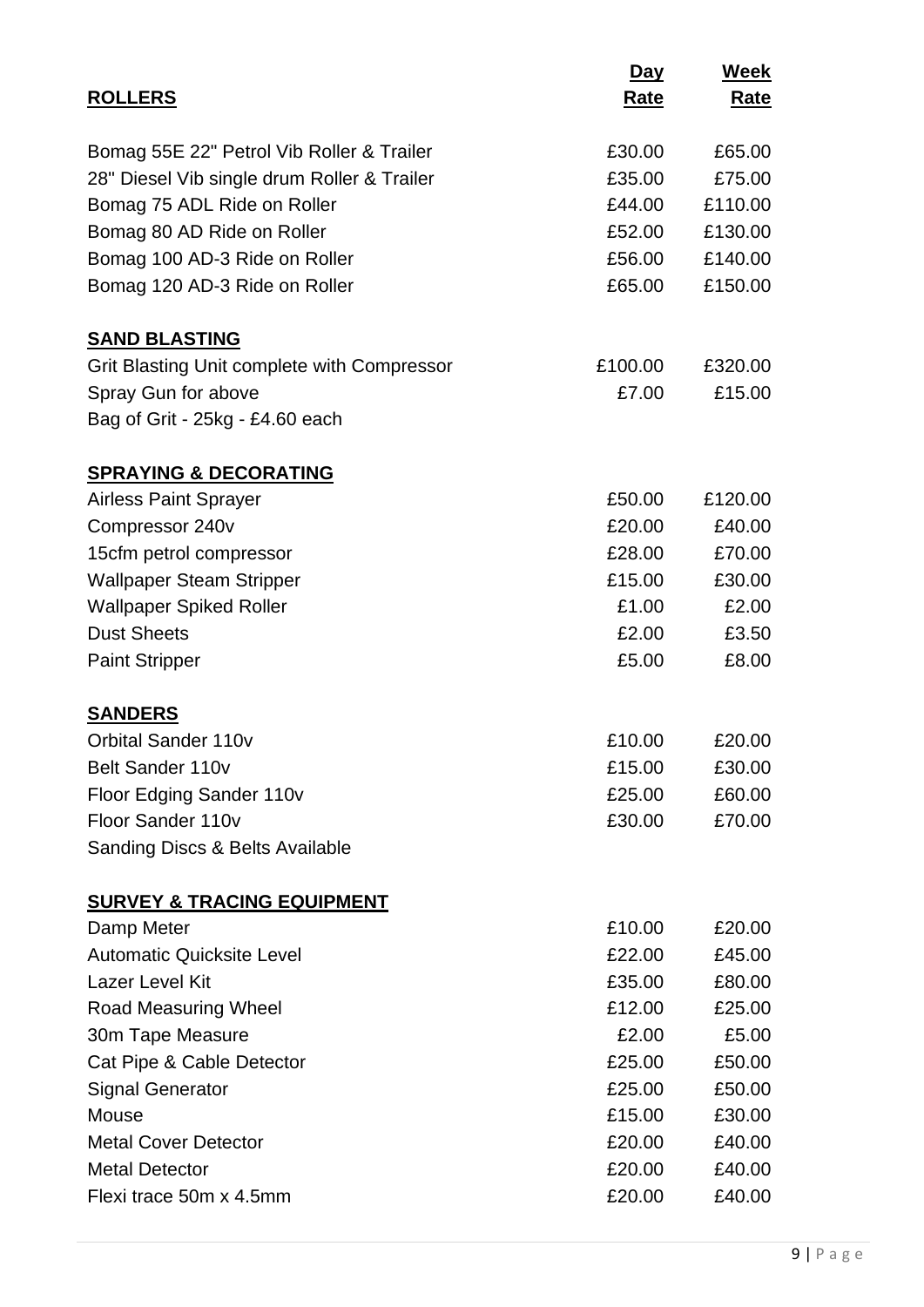|                                                                                                                                                                                                                                                                         |                                                                     |                                                     | <u>Day</u>                                                      | <b>Week</b>                                                      |
|-------------------------------------------------------------------------------------------------------------------------------------------------------------------------------------------------------------------------------------------------------------------------|---------------------------------------------------------------------|-----------------------------------------------------|-----------------------------------------------------------------|------------------------------------------------------------------|
| <b>TRAILERS</b>                                                                                                                                                                                                                                                         |                                                                     |                                                     | <u>Rate</u>                                                     | <u>Rate</u>                                                      |
| Trailer for up to 1.5 ton Excavator (Ball Hitch)                                                                                                                                                                                                                        |                                                                     |                                                     | £30.00                                                          | £80.00                                                           |
| <b>TELEHANDLERS AND ACCESS PLATFORMS</b>                                                                                                                                                                                                                                |                                                                     |                                                     |                                                                 |                                                                  |
| Merlo 6m                                                                                                                                                                                                                                                                | 1 day<br>2 day<br>3 day<br>4 day<br>Weekly rate                     | £120.00<br>£215.00<br>£275.00<br>£333.00<br>£370.00 |                                                                 |                                                                  |
| Merlo 11m Telehandler                                                                                                                                                                                                                                                   | 1 day rate<br>2 day rate<br>3 day rate<br>4 day rate<br>Weekly rate |                                                     | £140.00<br>£230.00<br>£310.00<br>£360.00                        | £400.00                                                          |
| Merlo 17m Telehandler                                                                                                                                                                                                                                                   | 1 day rate<br>2 day rate<br>3 day rate<br>4 day rate<br>Weekly rate |                                                     | £160.00<br>£250.00<br>£325.00<br>£395.00                        | £460.00                                                          |
| <b>Small Man Cage</b><br>Large Man Cage<br>Jib for Telehandlers<br><b>Loading Bucket</b><br><b>Extension Forks</b>                                                                                                                                                      |                                                                     |                                                     | £18.00<br>£22.00<br>£20.00<br>£24.00<br>£24.00                  | £40.00<br>£60.00<br>£40.00<br>£60.00<br>£60.00                   |
| <u>TOWER SCAFFOLDING&amp; BARRIER FENCING ETC.</u><br>4 'x 4 x 14' Tower<br>5' x 5' x 14' Tower<br><b>Wheel Sets</b><br>Aluminium Tower Scaffold 1.3m x 0.7m x 4.1m high<br>Aluminium Youngman Boards - 13.5'<br>Aluminium Youngman Boards - 22'<br>Scaffold Boards 13' | Minimum 1 week                                                      |                                                     | £13.00<br>£15.00<br>£3.00<br>£30.00<br>£9.00<br>£12.00<br>£1.50 | £25.00<br>£30.00<br>£5.00<br>£60.00<br>£15.00<br>£20.00<br>£1.50 |
| Trestles - 1'7" - 2'9"<br>Trestles - 3'6" - 6'<br>Trestles - 4'6" - 8'<br>Barrier Fencing 2m high 3.5m wide price per metre-min 2<br>weeks<br><b>Road Barrier Fencing Plastic</b>                                                                                       | п<br>п<br>п                                                         |                                                     | £3.00<br>£4.00<br>£4.50<br>£0.60<br>£5.00                       | £3.00<br>£4.00<br>£4.50<br>£0.60<br>£5.00                        |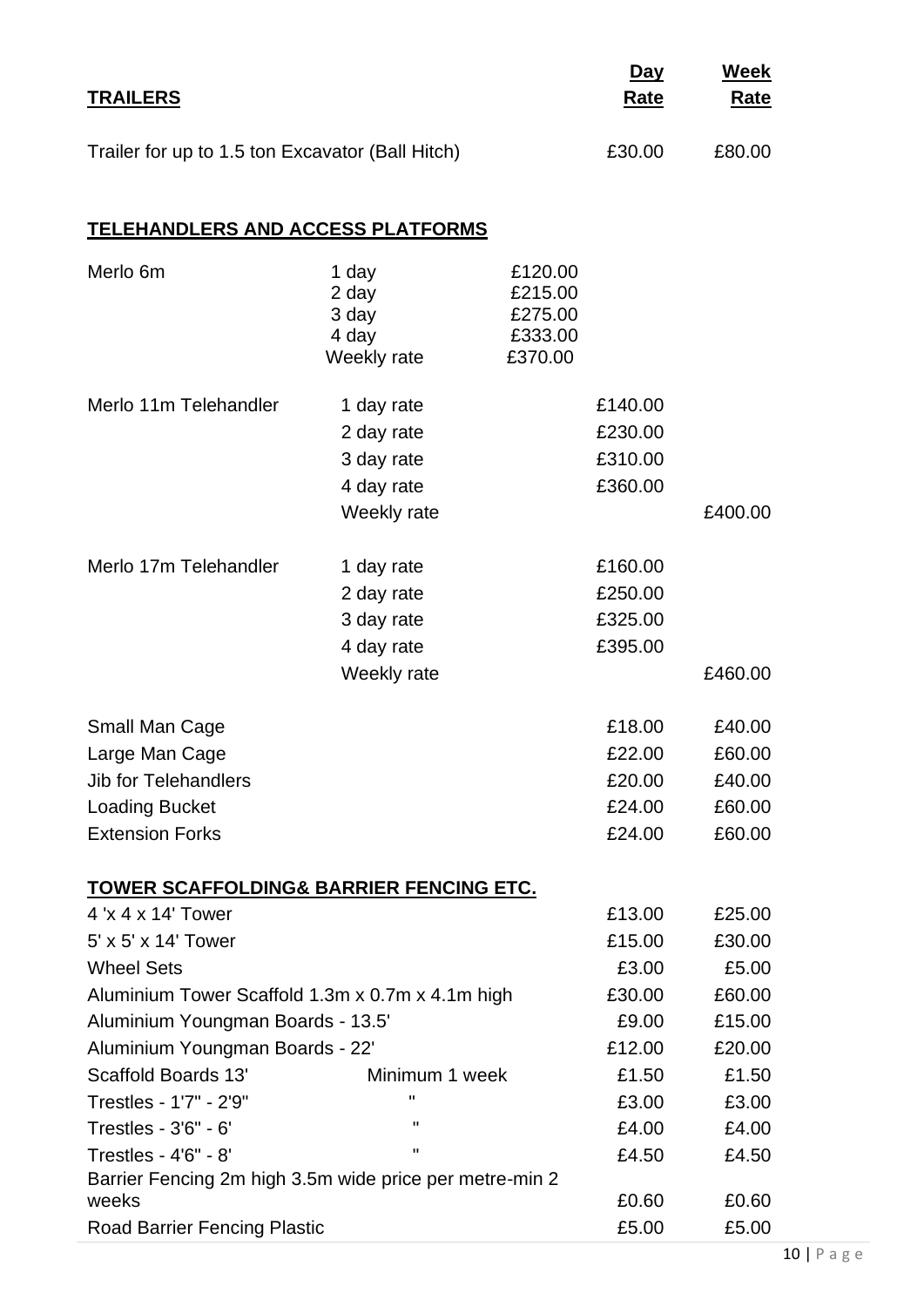## **WELDERS**

200 amp Petrol Welder Generator 10m Leads  $£40.00$  £100.00

## **Excavator Prices per day**

| TB108 - 3/4 ton      |         | <b>Specifications</b> | <b>TB108 with breaker</b> |         |
|----------------------|---------|-----------------------|---------------------------|---------|
| 1 day                | £64.00  | 680 - 900mm wide      | 1 day                     | £100.00 |
| 2 days               | £110.00 | dig depth - 1.68m     | 2 days                    | £180.00 |
| 3 days               | £156.00 |                       | 3 days                    | £243.00 |
| 4 days               | £180.00 |                       | 4 days                    | £275.00 |
| 5 days               | £220.00 |                       | 5 days                    | £320.00 |
|                      |         |                       |                           |         |
| <b>TB210 - 1 ton</b> |         | <b>Specifications</b> | <b>TB210 with breaker</b> |         |
| 1 day                | £65.00  | 750mm - 1020mm        | 1 day                     | £110.00 |
| 2 days               | £120.00 | dig depth - 1.75m     | 2 days                    | £196.00 |
| 3 days               | £175.00 |                       | 3 days                    | £258.00 |
| 4 days               | £200.00 |                       | 4 days                    | £300.00 |
| 5 days               | £230.00 |                       | 5 days                    | £345.00 |
|                      |         |                       |                           |         |
| TB 216 - 1.8 ton     |         | <b>Specifications</b> | TB 216 with breaker       |         |
| I day                | £70.00  | 980mm-1300mm wide     | 1 day                     | £115.00 |
| 2 days               | £130.09 | dig depth 2.39m       | 2 days                    | £206.00 |
| 3 days               | £190.00 |                       | 3 days                    | £273.00 |
| 4 days               | £230.00 |                       | 4 days                    | £330.00 |
|                      |         |                       |                           |         |
| 5 days               | £250.00 |                       | 5 days                    | £365.00 |
|                      |         |                       |                           |         |
| TB228 - 3 ton        |         | <b>Specifications</b> | TB 228 with breaker       |         |
| 1 day                | £80.00  | 1.45m wide            | 1 day                     | £135.00 |
| 2 days               | £150.00 | dig depth 2.9m        | 2 days                    | £247.00 |
| 3 days               | £210.00 |                       | 3 days                    | £310.00 |
| 4 days               | £255.00 |                       | 4 days                    | £370.00 |
| 5 days               | £285.00 |                       | 5 days                    | £415.00 |
|                      |         |                       |                           |         |
| <b>TB260 - 6 ton</b> |         | <b>Specifications</b> | <b>TB260 with breaker</b> |         |
| 1 day                | £120.00 | 2m wide               | 1 day                     | £190.00 |
| 2 days               | £210.00 | dig depth 3.89m       | 2days                     | £318.00 |
| 3 days               | £315.00 |                       | 3 days                    | £455.00 |
| 4 days               | £370.00 |                       | 4 days                    | £535.00 |
| 5 days               | £420.00 |                       | 5 days                    | £600.00 |
|                      |         |                       |                           |         |
| TB290 - 9 ton        |         | <b>Specifications</b> | <b>TB290 with breaker</b> |         |
| 1 day                | £130.00 | 2.2m wide             | 1 day                     | £200.00 |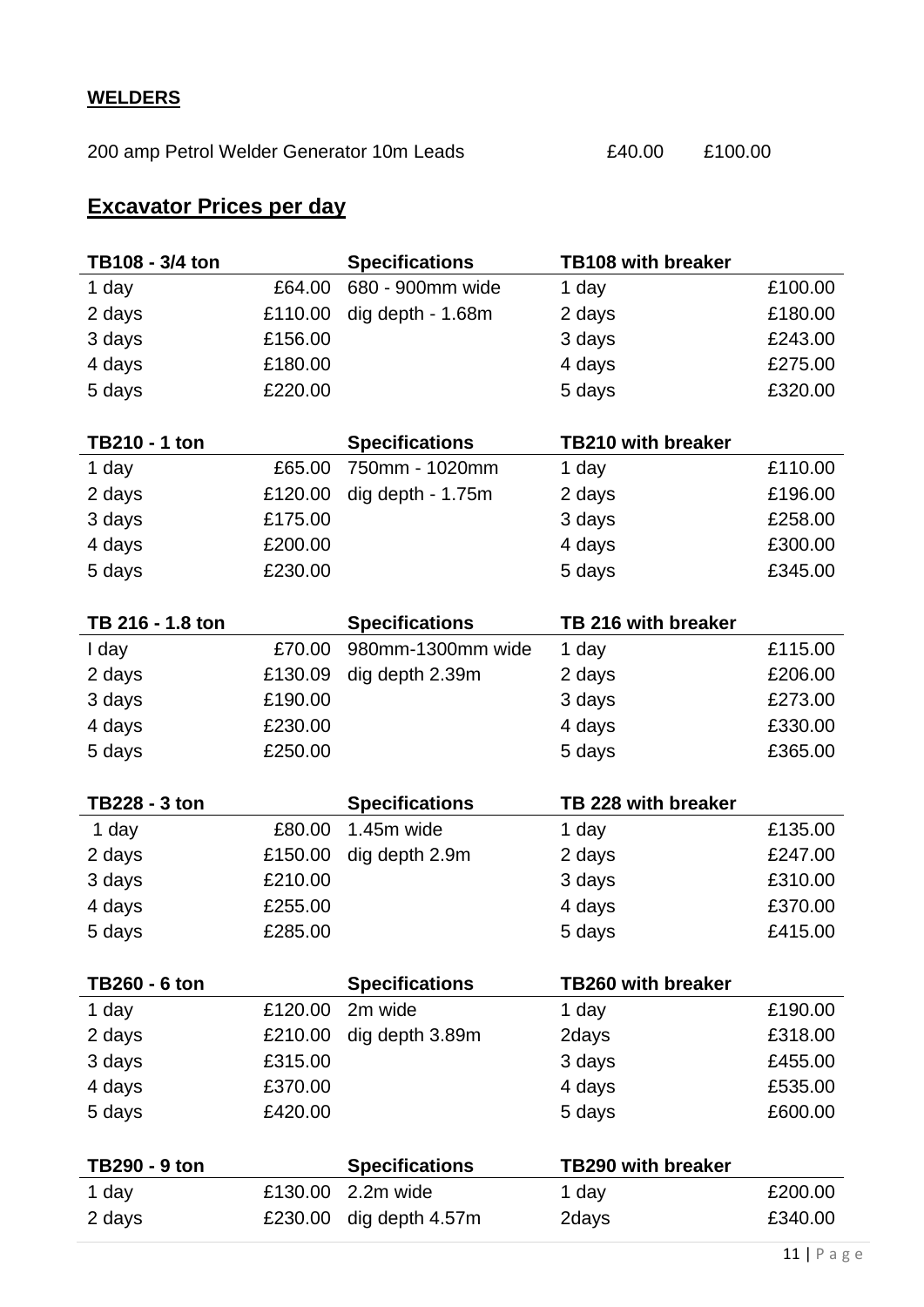| 3 days | £340.00 | 3 days | £480.00 |
|--------|---------|--------|---------|
| 4 days | £410.00 | 4 days | £580.00 |
| 5 days | £460.00 | 5 days | £650.00 |